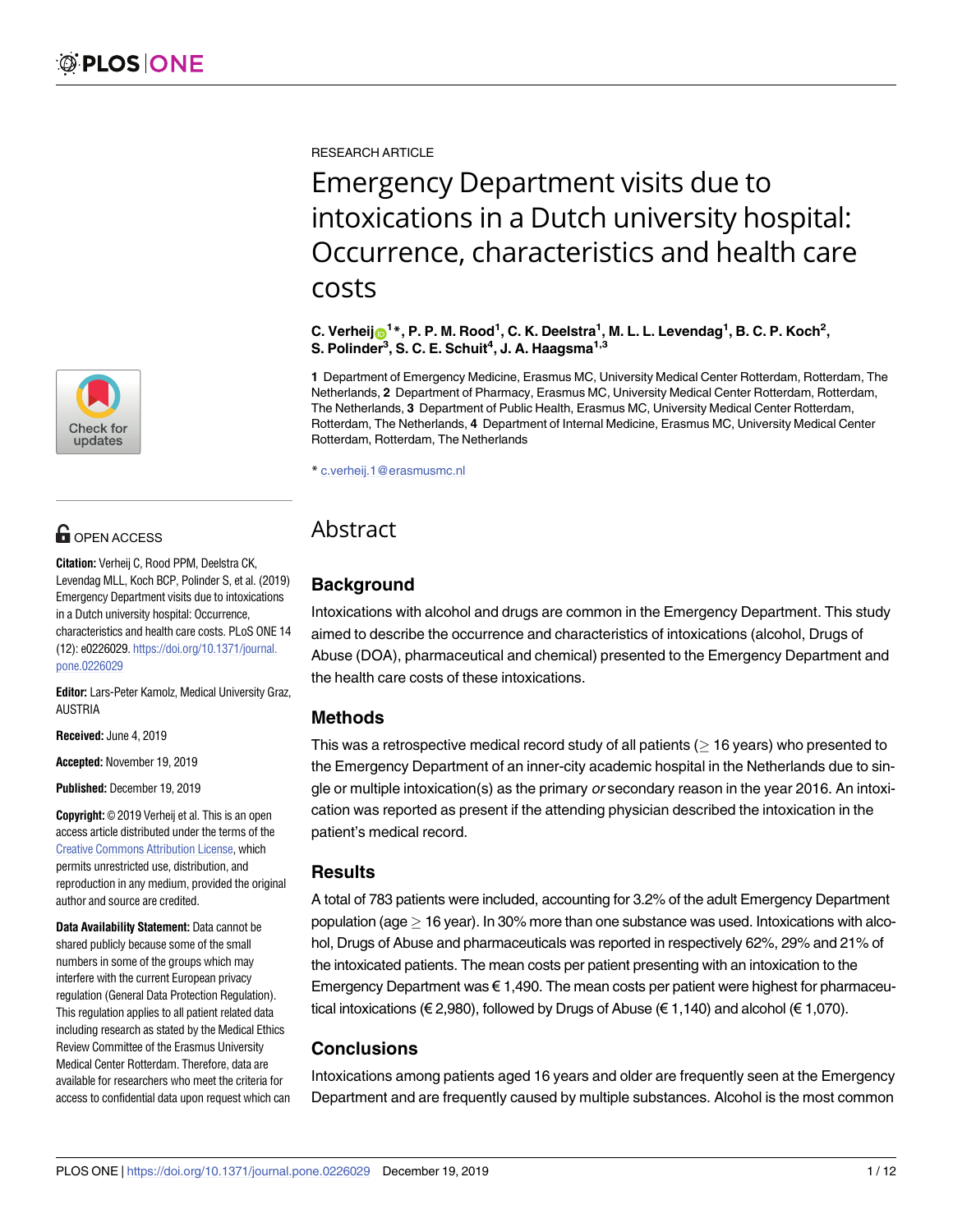<span id="page-1-0"></span>be applied at the Data Access Committee of the Public Health Department (e-mail: [secretariaat.](mailto:secretariaat.mgz@erasmusmc.nl) [mgz@erasmusmc.nl](mailto:secretariaat.mgz@erasmusmc.nl)) under reference number 2019094.

**Funding:** The author(s) received no specific funding for this work.

**Competing interests:** The authors have declared that no competing interests exist.

intoxication. Substantial healthcare costs are involved. Therefore, this study suggests that further research into hazardous alcohol consumption and DOA abuse is warranted.

#### **Introduction**

Intoxications with alcohol and drugs are a common problem in the Emergency Department (ED). In the literature approximately 1–5% of all visits to EDs are due to single or multiple intoxication(s).[\[1,2](#page-10-0)]

Intoxications vary from alcohol, drugs (pharmaceutical, non-pharmaceutical or illicit drug use/drugs of abuse (DOA) to carbon monoxide (CO) and chemicals.[\[1–3\]](#page-10-0) Globally, alcohol intoxication is the most prevalent intoxication among patients presenting to the  $ED.[2,4–9]$  $ED.[2,4–9]$  $ED.[2,4–9]$ Over time, changes in the number of specific types of intoxications are seen in other countries. [\[10](#page-10-0)[–16\]](#page-11-0) There is an increase in alcohol related visits to the ED in the United States (US). [\[10,11\]](#page-10-0) Also, an increasing trend in the occurrence of (different types of) DOA related attendances is seen, although not all studies support these results.[[11–13\]](#page-10-0) Among pharmaceuticals, an increase in ED visits concerning benzodiazepines and opioids is reported up to 200% in the United States. $[12,14-16]$  $[12,14-16]$  $[12,14-16]$  $[12,14-16]$  $[12,14-16]$  No recent data is available about the occurrence and characteristics due to intoxications in the ED in the Netherlands.

Intoxicated patients are considered to be a burden on healthcare worldwide. This burden includes social and economic aspects as well as the burden placed on hospitals.[\[17–21](#page-11-0)] The increase in ED visits and hospital admissions due to intoxications has been described in literature. The subsequent use of healthcare resources is part of a growing burden on our healthcare system.[[20](#page-11-0)] However, no recent data is available on health care consumption due to intoxications in the ED in the Netherlands.

Therefore, the current study aimed to describe the occurrence and characteristics of intoxications presented to the ED of an inner-city academic hospital in the Netherlands. Second, this study aimed to describe the health care costs of these intoxications.

#### **Materials and methods**

This was a retrospective medical record study. The ethics committee approved this study (MEC-2016-629). No informed consent was needed because of the retrospective, observational design of this study.

The study population consisted of all patients aged 16 years and older who needed medical care at the ED of the Erasmus MC University Medical Center, an inner-city academic hospital in the Netherlands, due to a single or multiple intoxication(s) in the year 2016. Intoxication was defined as a condition that follows the administration of a substance and results in disturbances in the level of consciousness, cognition, perception, judgement, affect, or behavior, or other (psycho-) physiological functions and responses.[[22](#page-11-0)] Intoxications included alcohol, drugs (pharmaceutical, non-pharmaceutical or DOA), carbon monoxide (CO) and chemicals. For this study, an intoxication was reported as present if the attending physician described the intoxication in the patient's medical record. Inclusion criteria were all patients aged  $\geq$  16 years presenting to the ED between January 1, 2016 and December 31, 2016 who either presented to the ED with an intoxication as the primary *or* secondary reason. A secondary reason was defined as presentation to the ED for a reason other than intoxication, but upon examination it became clear that medical care for a present intoxication was needed.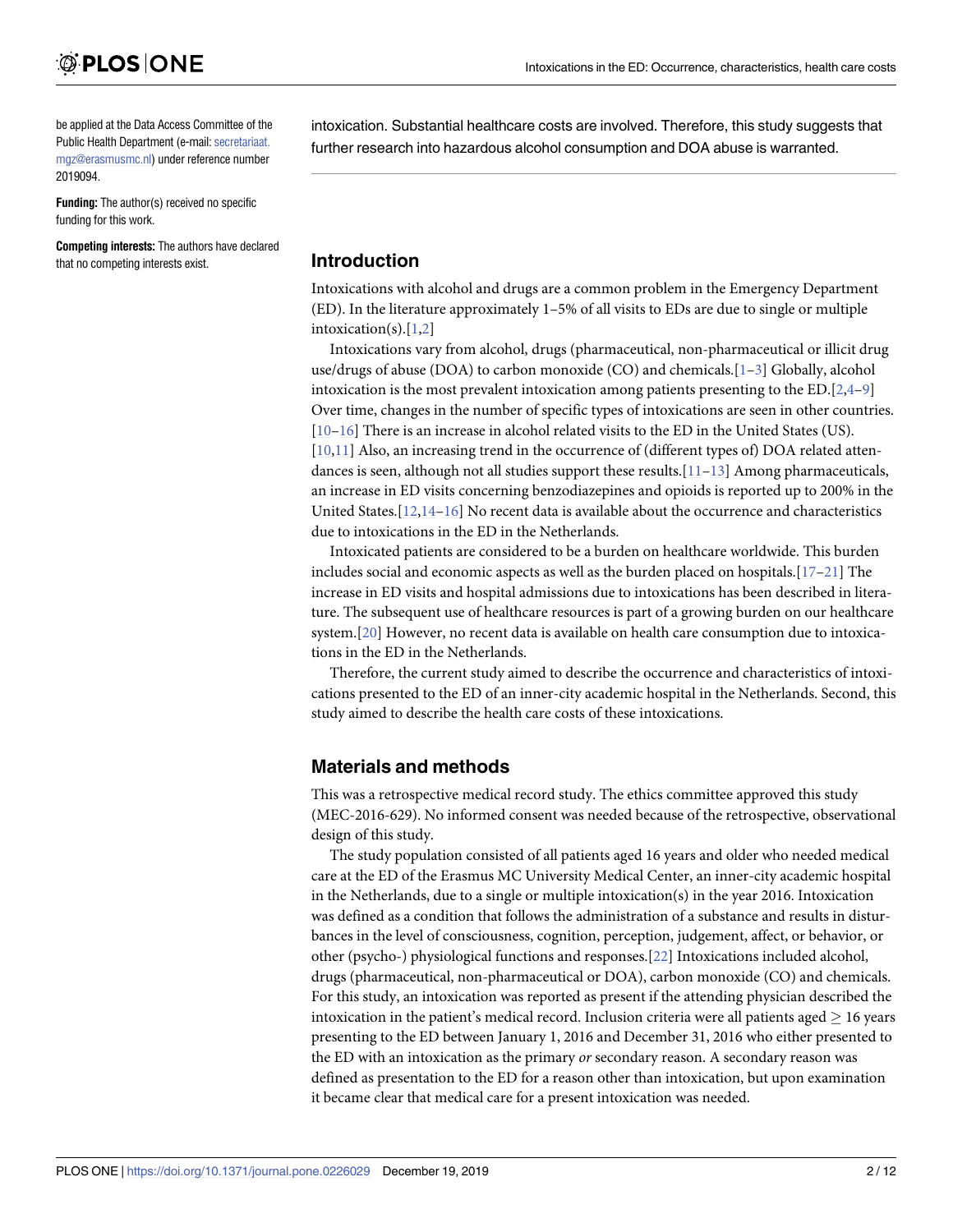<span id="page-2-0"></span>Researchers retrieved a range of variables from the electronic medical records. Variables included patient characteristics (gender, age, intentional versus nonintentional exposure), characteristics of the intoxications (type, co-intoxications), variables regarding therapy, diagnostics and health care consumption due to intoxications (ambulance transportation, length of stay at the ED, day and time of presentation, admittance to ward or Intensive Care Unit (ICU) including length of stay) between ED visit and discharge.

With regard to the health care costs, our study focused on the direct, pre-hospital and inhospital care during treatment of intoxication. We considered costs of the ED visit, in-hospital stay at a general ward and ICU and costs of ambulance transportation. Non-medical costs, for example productivity loss, were not considered. Unit costs were retrieved from the cost-reference manual provided by the Dutch National Health Care Institute.[\[23,24](#page-11-0)] Mean costs for a visit to the ED are  $\epsilon$  259. The rate of ambulance transport is  $\epsilon$  613. The mean costs for one day admittance to the ward in an academic and general hospital are  $\epsilon$ 642 and  $\epsilon$  443, respectively. The average day costs of ICU (including diagnostics and medication) admission was valued at  $\epsilon$  2,015.[[23](#page-11-0)] Health care use per period was determined and multiplied with the costs per unit. When admitted, a proportion of the patients was transferred to regional (general) hospitals instead of admittance to the Erasmus MC University Medical Center.

The length of stay when patients were transferred to a general hospital was not known; for the cost calculation we assumed that the length of stay in a general hospital was similar to the length of stay in the Erasmus MC University Medical Center.

Subgroups of different intoxications were compared to see whether these groups differed in costs.

#### **Statistical analysis**

The data were extracted to and analyzed using SPSS (IBM Corp. Released 2016. IBM SPSS Statistics for Windows, Version 24.0. Armonk, NY: IBM Corp.). The data were analyzed using descriptive statistics; mean, median, standard deviation and proportions were described. We assessed the distribution of age, gender, DOA, time of presentation to the ED, length of hospital stay, discharge category and health care costs for all patients, as well as by intoxication category. We have used the Shapiro-Wilk test to test for the normality of data. Any missing data were described.

#### **Results**

In 2016, a total of 24,720 patients (age  $\geq$  16 year) were seen in the ED. A total of 783 patients met the inclusion criteria for this study, accounting for 3.2% of the total ED population. In 30% of all intoxications more than one substance was used.

#### **Characteristics of patients presenting with intoxication**

The mean age of patients presenting with intoxication was 35 years (range 16–88; standard deviation (SD) 15.2). Of all patients presenting with an intoxication,  $67\%$  (n = 523) was male. The socio-demographic details of all patients that presented with an intoxication as well as by category of intoxication are shown in [Table](#page-3-0) 1. Almost half of all patients (47%) had a maximum Glasgow Coma Score (GCS). In almost 3% (n = 23) of patients the GCS score was 3 and  $3\%$  (n = 27) was intubated. Almost 16% (n = 119) of patients had previously visited the ED with an intoxication. In 17% ( $n = 133$ ) of the patients the intoxication was an attempted suicide. Pharmaceutical drugs were involved in 85% ( $n = 113$ ) of all suicide attempts, whereas DOA and alcohol were involved in 15% ( $n = 20$ ) and 27% ( $n = 36$ ), respectively. One patient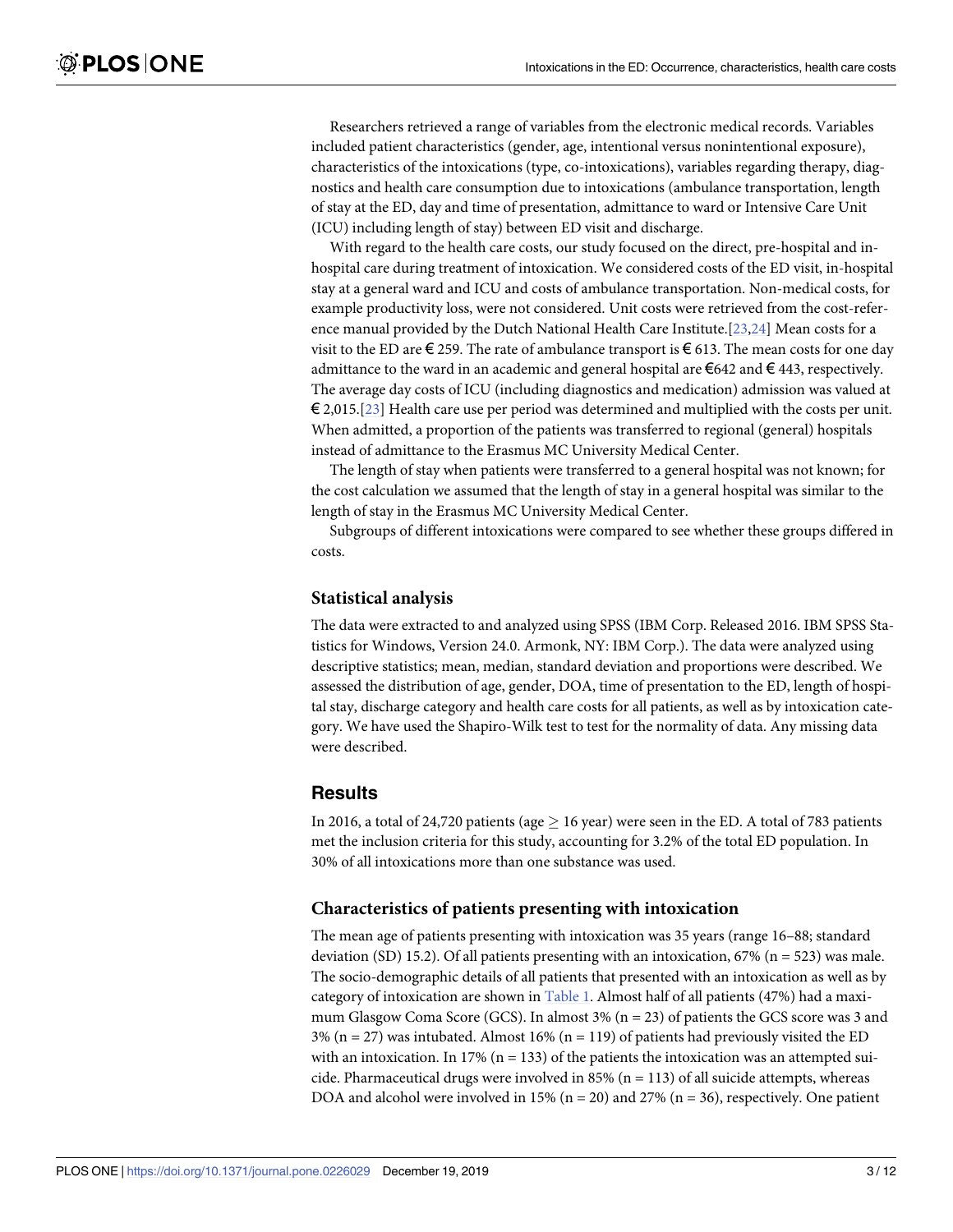|                              | $\mathbf n$ | Gender (% male) | Age (mean; range; SD) |  |  |
|------------------------------|-------------|-----------------|-----------------------|--|--|
| Total group of intoxications | 783         | 67%             | $35:16 - 88:15.2$     |  |  |
| Alcohol <sup>a</sup>         | 484         | 70%             | $34:16-79:14.9$       |  |  |
| DOA <sup>a</sup>             | 227         | 75%             | $31:16-77:10.9$       |  |  |
| Pharmaceuticals <sup>a</sup> | 162         | 49%             | $43:16 - 88:15.3$     |  |  |
| Chemicals <sup>a</sup>       | 23          | 83%             | $37:23 - 76:14.04$    |  |  |

<span id="page-3-0"></span>

|  |  |  | Table 1. Socio-demographics of patients presenting to the emergency department with intoxications. |  |
|--|--|--|----------------------------------------------------------------------------------------------------|--|
|  |  |  |                                                                                                    |  |

a Please note that some patients may be categorized into more than one category due to combination intoxications, e.g. patients with an alcohol intoxication can also have a intoxication with drugs of abuse (DOA).

<https://doi.org/10.1371/journal.pone.0226029.t001>

died during admittance at the Erasmus MC University Medical Center. No patients died during their stay in the ED.

#### **Characteristics of intoxications**

The distribution of the different types of intoxications is shown in Fig 1.

**Alcohol.** Of the total group of 783 patients, in  $62\%$  (n = 484) alcohol was the (co-)intoxicant. The mean age of ED patients with an alcohol intoxication was 34 years (range: 16–79; SD 14.9) and 70% (n = 339) was male. In 31% (n = 150) of all intoxications with alcohol a cointoxication was present; these were mostly co-intoxications with DOA ( $n = 109$ ) or pharmaceuticals ( $n = 37$ ). A total of 7 (1%) patients had a combined intoxication with alcohol, DOA and pharmaceuticals.

**Drugs of abuse.** DOA caused 29% (n = 227) of all intoxications. The mean age of people with an intoxication with DOA was 31 years (range:  $16-77$ ; SD 10.9) and 75% (n = 170) of the patients were male. In 48% ( $n = 109$ ) of these patients, a co-intoxication with alcohol was present. Combination of DOA and pharmaceuticals was seen in 11% ( $n = 25$ ) of all drugs of abuse cases. The most frequently seen DOA intoxications were cannabis  $(n = 88; 11\% \text{ of all})$ 





<https://doi.org/10.1371/journal.pone.0226029.g001>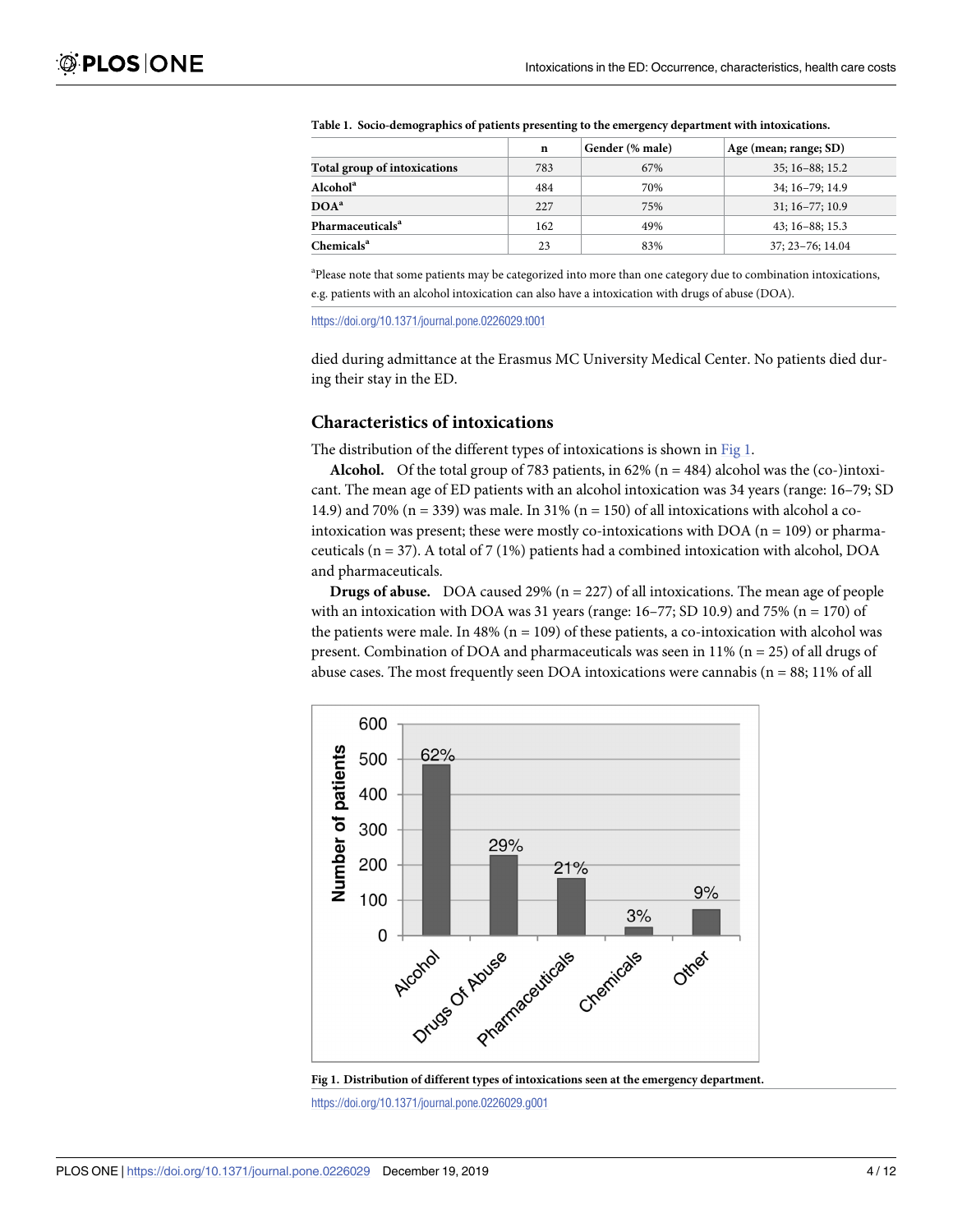<span id="page-4-0"></span>intoxications and 39% of all DOA intoxications), cocaine (n = 70; 9% of all intoxications and 31% of all DOA intoxications), gammahydroxybutyrate (GHB) (n = 53; 7% of all intoxications and 23% of all DOA intoxications) and 3,4-methylenedioxymethamphetamine (MDMA/ ecstasy) ( $n = 33$ ; 4% of all intoxications and 15% of all DOA intoxications), respectively. These four intoxications together accounted for 244 intoxications in 202 patients because some people were intoxicated with more than one DOA. The number of cases of other groups of DOA are shown in Fig 2.

**Pharmaceutical drugs.** Intoxication with pharmaceutical drugs was present in 21%  $(n = 162)$  of patients. The mean age of patients with an intoxication with pharmaceutical drugs was 43 years (range:  $16-88$ ; SD 15.3) and 49% (n = 79) was male. In 23% (n = 37) of these patients, a co-intoxication with alcohol was present. Almost half of the patients had taken benzodiazepines ( $n = 75$ ; 10% of all intoxications and 46% of all pharmaceutical drug intoxications). Opioids were seen in 17% ( $n = 27$ ) of all pharmaceutical drug intoxications (3% of all intoxications) followed by selective serotonin-reuptake inhibitors (SSRI) in 15% ( $n = 24$ ) of all pharmaceutical drug intoxications (3% of all intoxications), acetaminophen in 14% ( $n = 23$ , 3% of all intoxications) and non-steroidal anti-inflammatory drugs (NSAID) in 10% (n = 17, 2% of all intoxications). Pharmaceutical drugs present in more than two patients are shown in [Fig](#page-5-0) 3. In addition, 32 other pharmaceutical drugs were found in 1 or 2 patients. Multiple pharmaceutical drugs were taken in 67 (41%) of all pharmaceutical drug intoxications.

**Chemicals.** In 3% of all intoxications, chemicals were involved; mostly propane gas  $(n = 4)$ , 1,2-dichlorethane  $(n = 3)$  and toluene  $(n = 4)$ . Also intoxications with petroleum (-vapor) (n = 2), aniline (n = 1), carbon dioxide absorption granules (n = 1), hydrogen sulfide  $(n = 1)$ , arsenic  $(n = 1)$ , methylated spirit  $(n = 1)$ , chlorine  $(n = 2)$ , glacial acetic acid  $(n = 1)$ , potassium permanganate  $(n = 1)$ , isopropyl alcohol  $(n = 1)$  and mouse poison  $(n = 1)$ .

**Other intoxications.** In the total group of patients, there were 47 intoxications other than alcohol, DOA, pharmaceuticals or chemicals. Most of these patients had an intoxication with  $CO (n = 36)$  and three patients presented with complaints after the use of Nitrous Oxide  $(N_2O)$ . The other intoxications included in this category were intoxications (all single cases)



Fig 2. Number of intoxications with drugs of abuse seen at the emergency department, by type of drugs of abuse **(n = 227).** (a) gammahydroxybutyrate. (b) 3,4-methylenedioxymethamphetamine. (c) lysergic acid diethylamide. (d) amphetamine of unknown type. (e) 4-fluoroamphetamine. (f) 2,5-dimethoxy-4-bromophenethylamine. (g) alkyl nitrites.

<https://doi.org/10.1371/journal.pone.0226029.g002>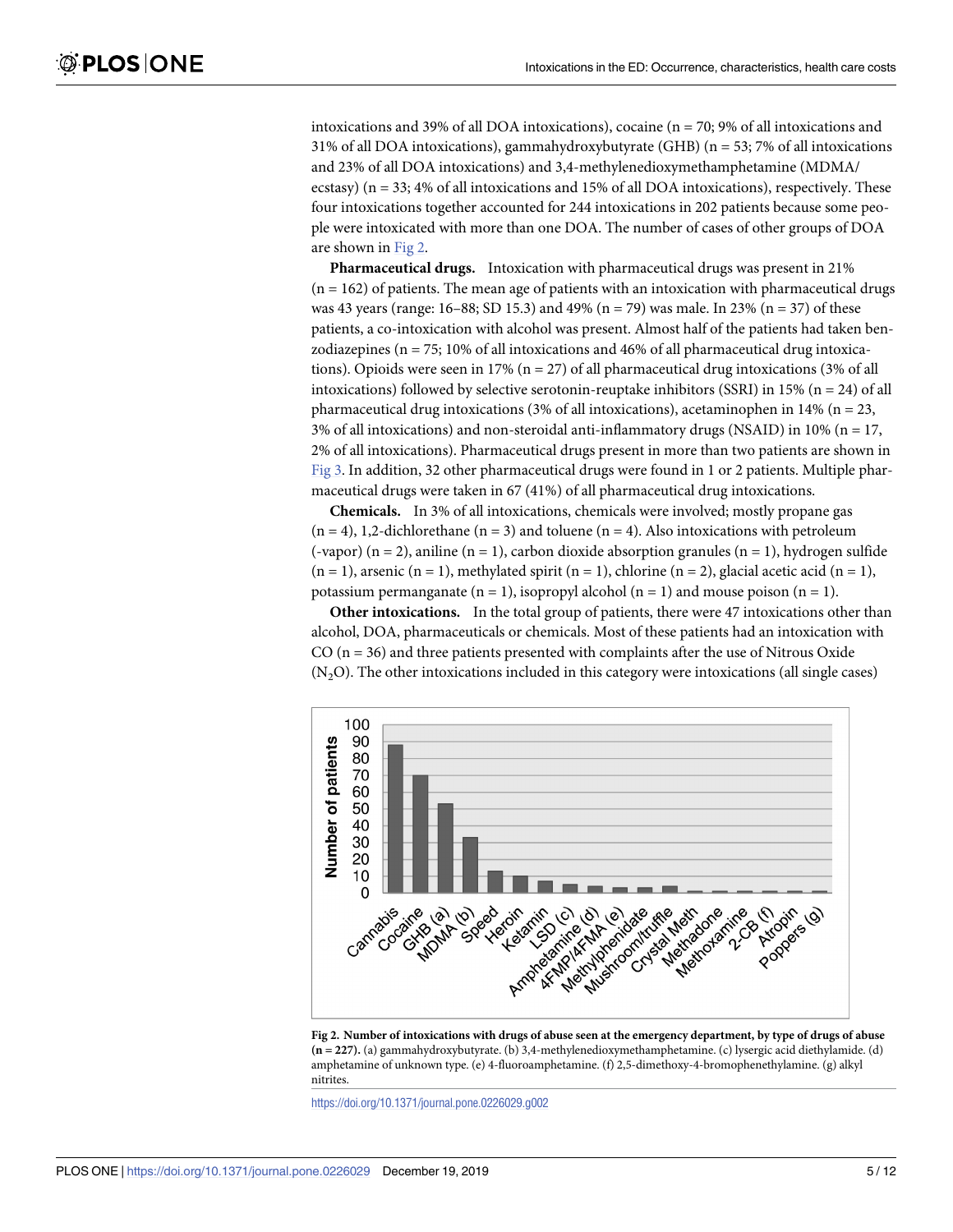<span id="page-5-0"></span>



<https://doi.org/10.1371/journal.pone.0226029.g003>

with cyanide, snuff tobacco, water, helium and intoxications with unknown composition (shampoo, water pipe smoking, denture cleanser, herbal pills). In 28 patients (4% of all intoxications) the presence of an intoxication was described in the medical record, but there was no information available about the exact type of intoxication.

#### **Presentation to the ED and health care consumption**

Most intoxicated patients presented at the ED on Friday  $(18\%, n = 138)$ , Saturday  $(20\%,$  $n = 156$ ) or Sunday (22%,  $n = 169$ ). Almost half (44%) of the patients came in during nighttime hours (midnight– 6 AM) and more than a quarter (27%) during evening hours (6 PM—midnight). In 75% of all intoxications some form of diagnostics was performed, mostly general blood samples (54%) and ECGs (41%). Specific medication concentration measurement in blood or DOA screening in urine was performed in 19% and 6%, respectively. Radiologic exams were performed in 34% of all patients; mostly CT-cerebrum (26% of all intoxications). An antidote was given in the ED in 5% of all intoxications (mostly naloxone; 3% of all intoxications) and in 1% it was stated in the medical record that an antidote was given pre-hospital. Gastric lavage took place in four patients (1%) and active charcoal was administered in 3% of all patients. Medication other than an antidote was given in 38% of the patients, including benzodiazepines which were administered in 4.3%. Three percent of patients were intubated. The mean length of stay of all intoxications at the ED was 3:55 hours (range: 0:12–22:03; SD 2:20). Twenty-five percent of all intoxications was admitted to the hospital, of whom 15% to the ICU. The remaining patients were discharged home (66%), to a psychiatric, addiction or homeless center (4%), to the police station (1%) or left against medical advice (4%). In the group presenting with an alcohol intoxication, 20% was admitted. In the group with a DOA intoxication 16% was admitted. In the group with a pharmaceuticals intoxication 52% was admitted. Of all admitted patients, most patients were admitted to the Internal Medicine ward (24%) or Neurology ward (22%); 15% of the admitted patients were admitted to the ICU, accounting for 4% of the total group of intoxications. Almost one quarter (24%) of all admitted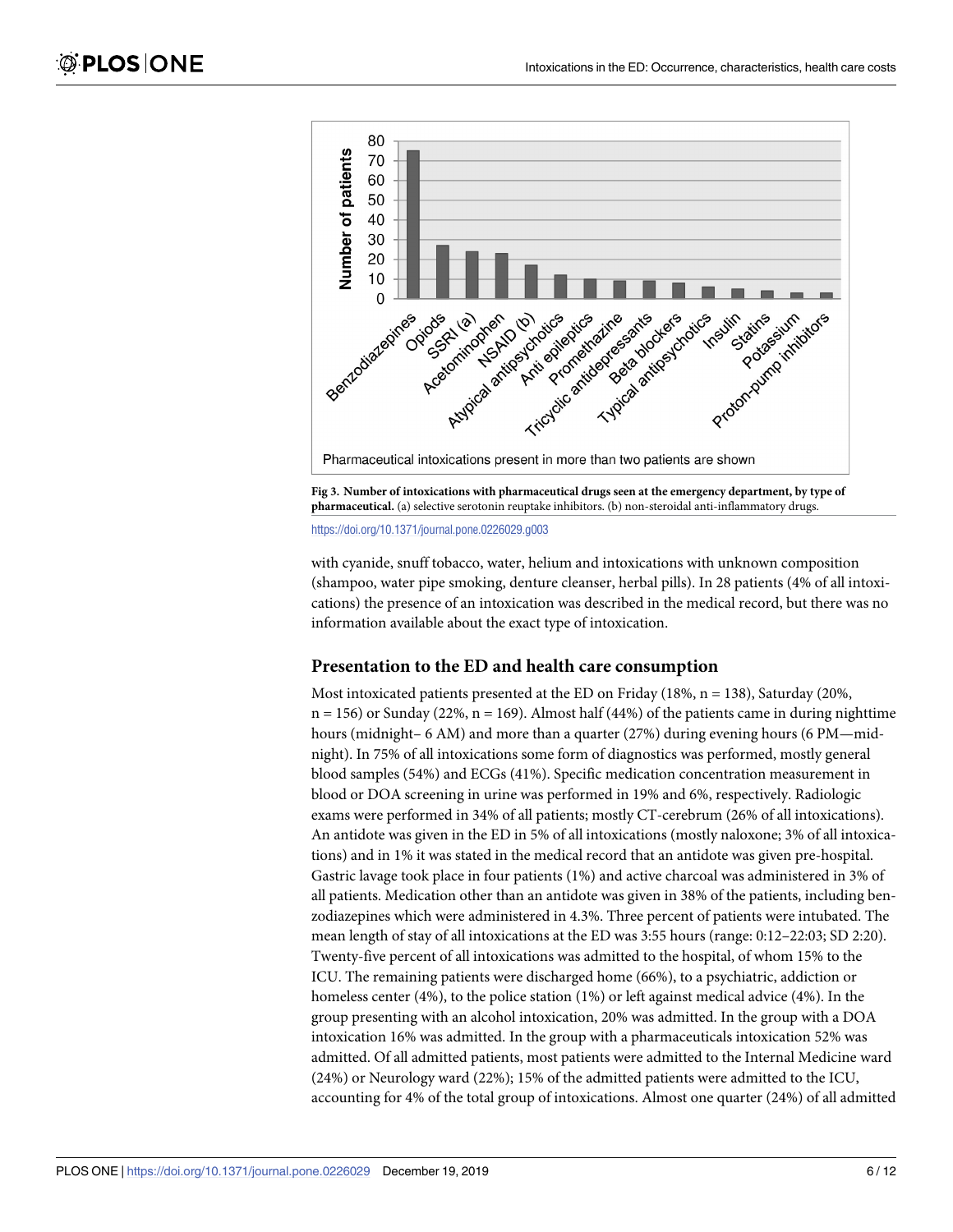<span id="page-6-0"></span>patients were transferred to another hospital; more than half of these were admittances to the ICU (55%). The mean length of stay in the ICU of the Erasmus MC University Medical Center was 4.0 days (range 1–12; SD 4.5). The mean length of stay in the ward was 3.4 days (range 1–43; SD 5.7). The mean length of stay was highest for intoxications with pharmaceuticals (5.5 days; range 1–43 days; SD 7.7) and DOA (3.6 days; range 1–17; SD 5.1). The mean length of stay, when admitted, if alcohol was involved was 2.8 days (range 1–24; SD 4.7).

#### **Healthcare costs**

The total mean costs per patient presenting with an intoxication at the ED were  $\epsilon$  1,490 when combining the estimated costs for ambulance transportation, ED visits and hospital admission. The mean costs per patient are highest for pharmaceutical intoxications ( $\epsilon$  2,980) followed by DOA ( $\in$  1,140) and alcohol ( $\in$  1,070); see also Table 2.

The total annual costs for patients presenting with intoxications at the ED of the Erasmus MC University Medical Center were € 933,180 when combining the estimated costs for

**Table 2. Estimation of total costs of intoxications and per cost component.**

| Intoxication                    | $\mathbf n$ | <b>Costs ED</b><br>presentation<br>$(\epsilon)$ | Presentation<br>with<br>ambulance (n) | Costs<br>Ambulance<br>$(\epsilon)$ | Admittance<br>academic<br>hospital (n) <sup>b</sup> | <b>Admittance</b><br>general<br>hospital (n) <sup>b</sup> | Length of stay<br>during<br>admission<br>$\left(\text{days}\right)^b$ | Costs of<br>admittance <sup>c</sup><br>$(\epsilon)$ | Mean<br>costs per<br>patient<br>$(\epsilon)$ | <b>Total costs</b><br>$(\epsilon)$ |
|---------------------------------|-------------|-------------------------------------------------|---------------------------------------|------------------------------------|-----------------------------------------------------|-----------------------------------------------------------|-----------------------------------------------------------------------|-----------------------------------------------------|----------------------------------------------|------------------------------------|
| Total group of<br>intoxications | 783         | 202,800                                         | 616                                   | 377,610                            | 149                                                 | 46                                                        |                                                                       | 585,720                                             | $1,490$ <sup>d</sup>                         | $1,166,130$ <sup>d</sup>           |
|                                 |             |                                                 |                                       |                                    | ICU: 5                                              | <b>ICU: 25</b>                                            | ICU: Mean<br>$4.00;$ range<br>$1-12$ ; SD 4.5                         | AH: 352,770                                         |                                              |                                    |
|                                 |             |                                                 |                                       |                                    | <b>Ward</b> : 144                                   | Ward: 21                                                  | Ward: Mean<br>3.38: range<br>$1-43$ ; SD 5.7                          | GH: 232,940                                         |                                              |                                    |
| Alcohol <sup>a</sup>            | 484         | 125,360                                         | 411                                   | 251,940                            | 85                                                  | 12                                                        |                                                                       | 141,380                                             | 1,070                                        | 518,680                            |
|                                 |             |                                                 |                                       |                                    | ICU:1                                               | ICU: 6                                                    | ICU: Mean 2                                                           | AH: 111,890                                         |                                              |                                    |
|                                 |             |                                                 |                                       |                                    | Ward: 84                                            | Ward: 6                                                   | Ward: Mean<br>2; range 1-27;<br>SD 4.8                                | GH:29,500                                           |                                              |                                    |
| DOA <sup>a</sup>                | 227         | 58,790                                          | 173                                   | 106,050                            | 21                                                  | 15                                                        |                                                                       | 94,800                                              | 1,140                                        | 259,640                            |
|                                 |             |                                                 |                                       |                                    | ICU: 2                                              | <b>ICU: 13</b>                                            | ICU: Mean<br>$1.50$ ; range<br>$1-2$ ; SD 0.7                         | AH: 52,150                                          |                                              |                                    |
|                                 |             |                                                 |                                       |                                    | Ward: 19                                            | Ward: 2                                                   | Ward: Mean<br>3.78; range<br>$1-17$ ; SD 5.3                          | GH:42,640                                           |                                              |                                    |
| Pharmaceuticals <sup>a</sup>    | 162         | 41,960                                          | 111                                   | 68,040                             | 59                                                  | 25                                                        |                                                                       | 373,010                                             | 2,980                                        | 483,010                            |
|                                 |             |                                                 |                                       |                                    | ICU:4                                               | <b>ICU: 12</b>                                            | ICU: Mean<br>$4.5$ ; range<br>$1-12$ ; SD $5.1$                       | AH: 232,240                                         |                                              |                                    |
|                                 |             |                                                 |                                       |                                    | Ward: 55                                            | Ward: 13                                                  | Ward: Mean<br>5.55; range<br>$1-43$ ; SD 7.9                          | GH: 140,770                                         |                                              |                                    |

<sup>a</sup>Please note that some patients may be categorized into more than one category due to combination intoxications, e.g. patients with an alcohol intoxication can also have a intoxication with DOA.

<sup>b</sup> ICU: Intensive Care Unit

<sup>c</sup> AH: Academic Hospital; GH: General Hospital.

<sup>d</sup> Please note that the numbers below don't add up because of combination intoxications.

<https://doi.org/10.1371/journal.pone.0226029.t002>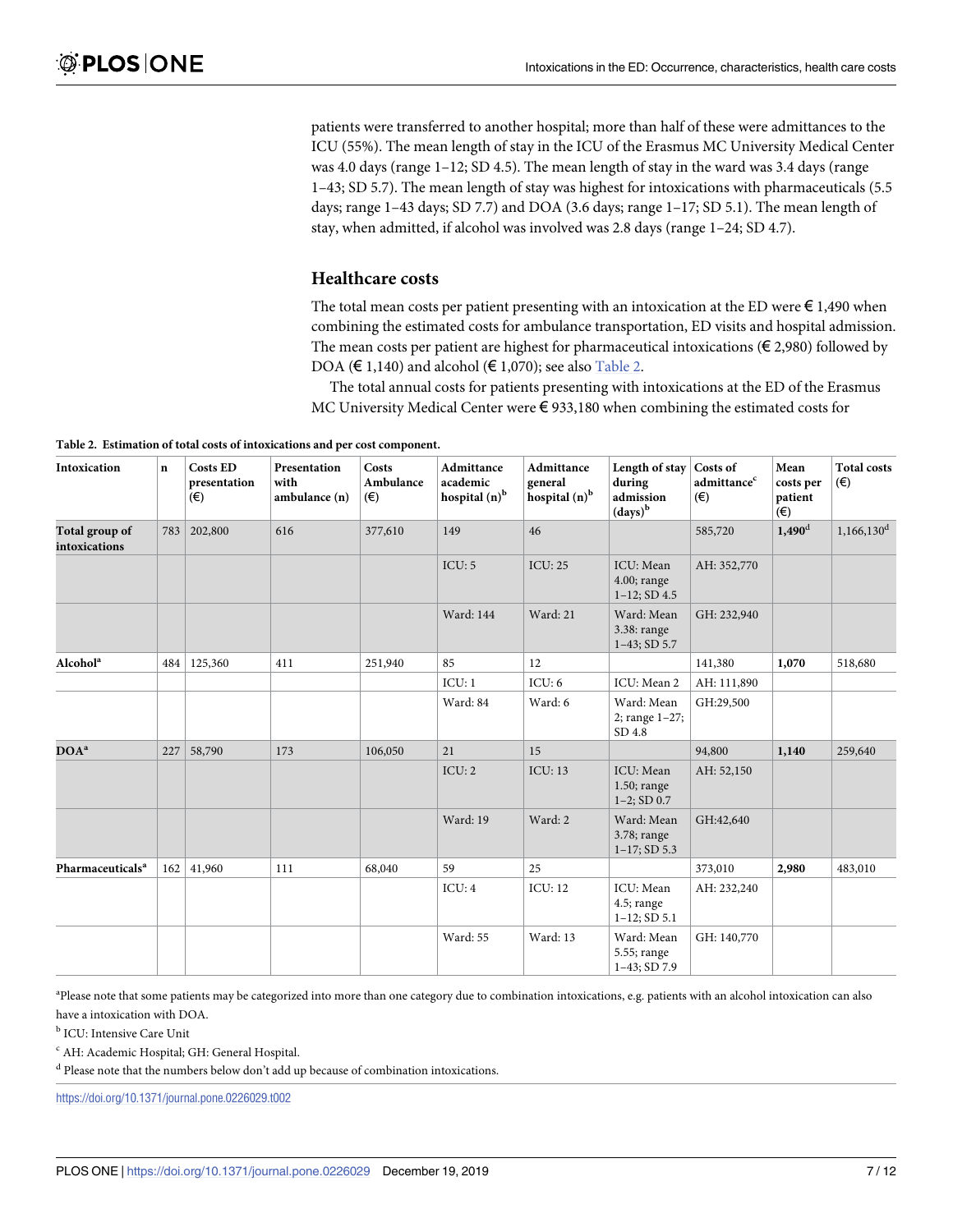<span id="page-7-0"></span>ambulance transportation, ED visits and the costs of hospital admission. Adding the extrapolated costs for admittance of transferred patients in other (general) hospitals results in total costs of  $\epsilon$  1,166,130. Alcohol intoxication (as mono- or combination intoxication) accounted for almost half (45%) of the total costs, followed by (mono- or combination) intoxications with pharmaceuticals (41%) and DOA (22%); see also [Table](#page-6-0) 2.

Half of the total costs was accounted for by the costs of hospital admission. The costs of presentation to the ED accounted for 18% and the costs of ambulance transportation accounted for 32% of the total costs; see also [Table](#page-6-0) 2.

#### **Discussion**

The current study showed that intoxications among patients aged 16 years and older are frequently seen in the ED accounting for 3.2% of all ED visits at Erasmus MC University Medical Center. The most frequently seen intoxication was alcohol which was present in the majority (62%) of all patients presenting with an intoxication. Intoxications with DOA and pharmaceuticals accounted for respectively 29% and 21% of the study population. The mean costs per patient of patients presenting with an intoxication at the ED was  $\epsilon$  1,490. The mean costs per patient was highest for pharmaceutical intoxications. The biggest proportion (45%) of the total costs was due to alcohol intoxications as a result of the large number of patients presenting to the ED with this type of intoxication.

The occurrence of all intoxications treated in the ED found in this study is higher than those found in literature in the Netherlands.[\[1,4](#page-10-0)] Possible explanations could be a higher alcohol and/or drug use in the population over time, a higher use of alcohol and/or drugs in the population in Rotterdam, and/or the inner city hospital location of this study.

In accordance to literature, alcohol was the most prevalent intoxication in our study. $[2,4-9]$  $[2,4-9]$ In the current study, a co-intoxication was present in almost one third of all alcohol intoxicated patients. This is higher compared to other studies where alcohol is more often seen as a mono intoxication, although higher rates of combination intoxications are reported.[[1](#page-10-0),[2,4](#page-10-0),[9\]](#page-10-0) Nevertheless, alcohol was seen in the majority of all intoxications. In literature an increase in alcohol related visits to the ED is described.[[10,11\]](#page-10-0) Vermes et al. conducted a similar descriptive study in the Erasmus MC University Medical Center in the year 2000 using a similar methodology.[[1](#page-10-0)] Comparison of the current study with the study by Vermes et al. showed that the reported number of intoxications with alcohol, DOA or pharmaceuticals increased by 38% from 2000 to 2016. In this period, the population of Rotterdam increased by 6.2%.[\[25\]](#page-11-0) Alcohol was present as a mono- or a combination intoxication with pharmaceuticals and/or DOA in 319 patients in the year 2000 (61% of all alcohol, DOA and/or pharmaceuticals intoxications) compared to 473 patients (66% of all alcohol, DOA and/or pharmaceuticals intoxications) in the current study. The largest difference is seen among mixed intoxications; in 2000 alcohol was present in 41% ( $n = 42$ ) of all combination intoxications, in 2016 this rate was 60%  $(n = 139)$ .[\[1](#page-10-0)] This increase is alarming and this study suggests that further research into hazardous alcohol consumption is warranted.

Our results regarding the prevalence of DOA and pharmaceutical intoxications is in line with literature which shows that approximately  $0.3-2%$  of all ED visits are drug related.[\[1,2,](#page-10-0)[26](#page-11-0)] In the current study cannabis, cocaine, GHB and MDMA were the most frequently seen DOA; this is also seen in literature although our study found lower rates for heroin.[\[2,4,12](#page-10-0),[26–28](#page-11-0)] This is probably due to a low overall prevalence of heroin use in the Netherlands.[\[29\]](#page-11-0) The most frequently seen DOA was cannabis. This may be explained by the current toleration policy by the Dutch government which implies that people will not be prosecuted for possession or use of small quantities of soft drugs and that the sale of soft drugs in 'coffee shops' is tolerated.[[30](#page-11-0)]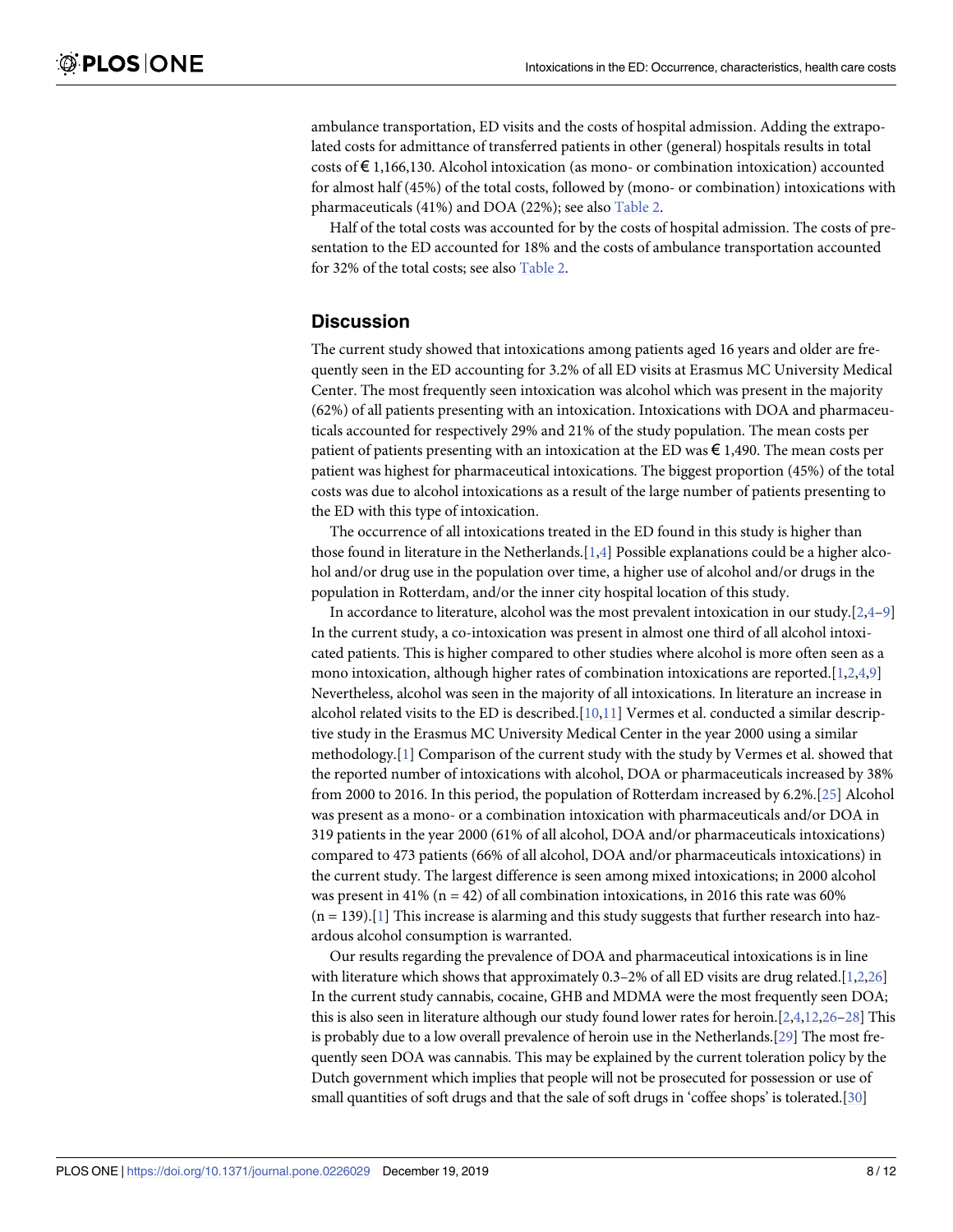<span id="page-8-0"></span>The current study shows an increase in the absolute number of intoxications with DOA when comparing the results with the study of Vermes et al.  $(2003)$ ; from  $n = 96$  in 2000 to  $n = 227$  in 2016.[\[1\]](#page-10-0) This is in line with several studies that show a trend of increasing prevalence of (different types of) drug related ED visits. Cocaine, GHB, ketamine and cannabis are reported to be more frequently observed among ED attendances compared to before, although not all studies support these results.<sup>[\[11–13,](#page-10-0)[31](#page-11-0)]</sup> The alarming increase seen in the current study is in line with the upward trend that is seen in the general population in the Netherlands for the use of cannabis, cocaine, MDMA, amphetamine and GHB.[[29\]](#page-11-0)

Our study showed that an intoxication with pharmaceuticals was present in 21% of all patients presenting with an intoxication. Intoxications with benzodiazepines and opioids were most frequently seen, followed by intoxications with SSRI's, acetaminophen ad NSAID's. This is in line with previous studies that showed that anti-anxiety and sedative medication (especially benzodiazepines), analgesics (such as acetaminophen and opioids), antidepressants and antipsychotics are the most frequently seen intoxications.[[1,4,12](#page-10-0),[26\]](#page-11-0) The high rate of the current study for benzodiazepine and opioid intoxications is also in line with international literature.[[1,4,12](#page-10-0),[26](#page-11-0)] Comparison with 16 years ago showed no big differences in the amount and types of pharmaceutical intoxications.[\[1\]](#page-10-0)

The rates of patients receiving therapy, with low rates for patients receiving antidotes or gastric lavage, were lower compared to rates found in the Dutch study of Ambrosius et al. (2012).[\[4](#page-10-0)] A study among Dutch hospitals showed that the use of antidotes and gastric lavage vary among hospitals in the Netherlands and are mostly used in intoxications with pharmaceutical drugs.[\[32\]](#page-11-0) The relatively small group of these intoxications in the current study could be a possible explanation for the low rates found. Also, gastric lavage is only performed if the patient presents to the ED within the timeframe were this has merit and if the severity of the intoxication outweighs the potential risk of this intervention. In most cases of alcohol and DOA intoxications (which is by far the largest group within this study) there is no merit of this intervention. Also, for most of the intoxications seen in the current study, there is no suitable antidote.

Most patients were seen during the weekends. This is also frequently described in literature. [\[19–21,33](#page-11-0)–[34\]](#page-11-0) In the current study a quarter of all patients were admitted which is comparable to rates in literature although rates vary widely from 25–78.3%.[\[1,4,12,](#page-10-0)[26,32](#page-11-0)] This rate was also comparable to the admittance rate reported by Vermes et al. in 2000 in the Erasmus MC University Medical Center (33%).[[1\]](#page-10-0)

The relatively high proportion of admittance after intoxications demonstrates a large burden on healthcare, which is in line with previous studies.[[1](#page-10-0),[4](#page-10-0),[12](#page-10-0)[,19,20,26,32](#page-11-0)] In comparison to literature, the mean costs for an ED visit ( $\epsilon$  259) are somewhat lower in comparison to costs seen in literature, where rates vary from £249 among alcohol related attendances (UK) to  $\epsilon$ 541 among attendances due to alcohol intoxications (Belgium) and € 873 among deliberate selfpoisoning patients (Belgium).[[6](#page-10-0),[33,35\]](#page-11-0) The differences between the costs can (partly) be explained by different ways of calculation of these costs and differences in costs among countries.[[6,](#page-10-0)[33](#page-11-0),[35](#page-11-0)] To our knowledge, there are no Dutch studies published on this particular subject. Multiple studies have described that intoxication related attendances to the ED and related hospital admission are part of a growing burden on our healthcare system.[[19–20\]](#page-11-0) In comparison with the study of Vermes (conducted 16 years ago in the Erasmus MC University Medical Center), this study also shows a slight increase in the number of intoxications with alcohol, DOA or pharmaceuticals from 520 (2.2% of total adult ED population) to 720 (3.1% of total adult ED population) intoxications.[[1](#page-10-0)]

A possible limitation of the current study is that the majority of the presented data were not obtained from toxicological analysis but from electronic medical records. Therefore, the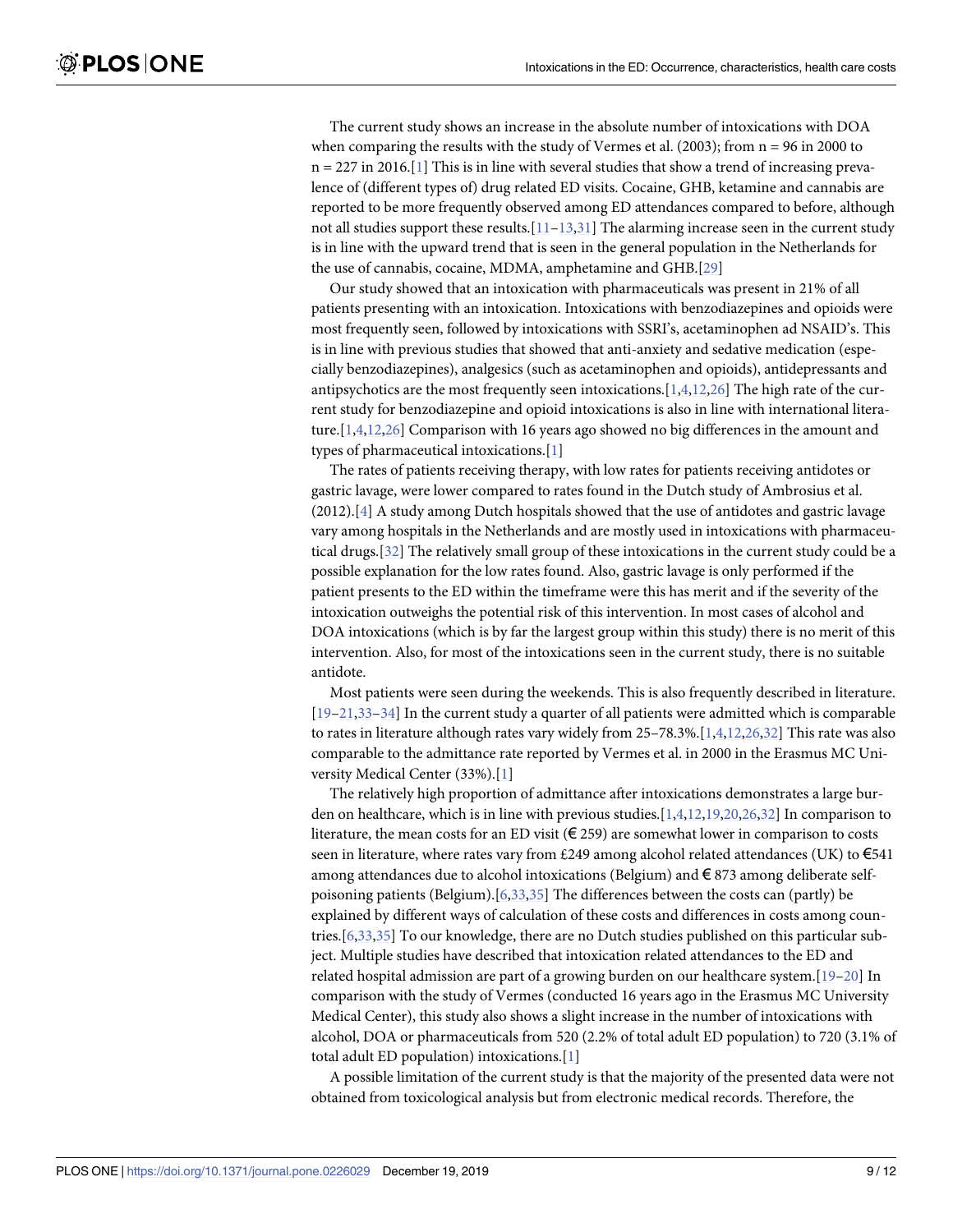presented numbers could be an under- or overestimation of the actual occurrence of intoxications at the ED.

Also, for a minority of all transferred patients (24%; 6% of all patients) the length of stay in the general hospitals was based on estimation, since we assumed that length of stay at a ward of a general hospital was similar to the length of stay in the Erasmus MC University Medical Center. Furthermore, the mortality rate of the patients who were transferred to a general hospital was not known. The presented costs are likely to be underestimated because the costs of transportation when patients were transferred to a general hospital were not included since the exact type (ambulance or Medical Intensive Care Unit transport) was unknown.

Finally, it is important to note that this is a single-center study which was conducted in the Netherlands and therefore generalizability to other hospitals in the Netherlands and beyond may be limited. We therefore recommend to establish a nationwide database, or preferably an international database, to investigate regional differences in the occurrence, characteristics and health care costs of intoxications.

#### **Conclusions**

Intoxications among patients aged 16 years and older were frequently seen at the ED of a large inner city tertiary hospital, accounting for 3.2% of all patients. In a third of intoxications, more than one substance was used. Intoxication with alcohol was seen most frequently followed by DOA.

The mean costs per patient for patients presenting with an intoxication at the ED was  $\epsilon$ 1,490. The mean costs per patient was highest for pharmaceutical intoxications, although the biggest proportion (45%) of the total costs was accounted for by alcohol intoxications due to the large number of patients presenting to the ED with this type of intoxication. Comparison over a 16 year period showed an alarming increase in the absolute and relative numbers of patients presenting with an alcohol and/or DOA intoxication, especially alcohol in combination with other intoxications.

Therefore, this study suggests further research into hazardous alcohol consumption and DOA abuse.

#### **Acknowledgments**

The authors thank T.M. van Steenoven, M. Langstraat and R.A. Hobbel for their help with the collection of the data.

#### **Author Contributions**

- **Conceptualization:** C. Verheij, P. P. M. Rood, C. K. Deelstra, B. C. P. Koch, S. Polinder, S. C. E. Schuit, J. A. Haagsma.
- **Data curation:** C. Verheij, P. P. M. Rood, C. K. Deelstra, M. L. L. Levendag, S. Polinder, S. C. E. Schuit, J. A. Haagsma.
- **Formal analysis:** C. Verheij, P. P. M. Rood, C. K. Deelstra, M. L. L. Levendag, S. Polinder, S. C. E. Schuit, J. A. Haagsma.

**Investigation:** C. Verheij, P. P. M. Rood, C. K. Deelstra, S. C. E. Schuit, J. A. Haagsma.

**Methodology:** C. Verheij, P. P. M. Rood, C. K. Deelstra, B. C. P. Koch, S. Polinder, S. C. E. Schuit, J. A. Haagsma.

**Project administration:** C. Verheij.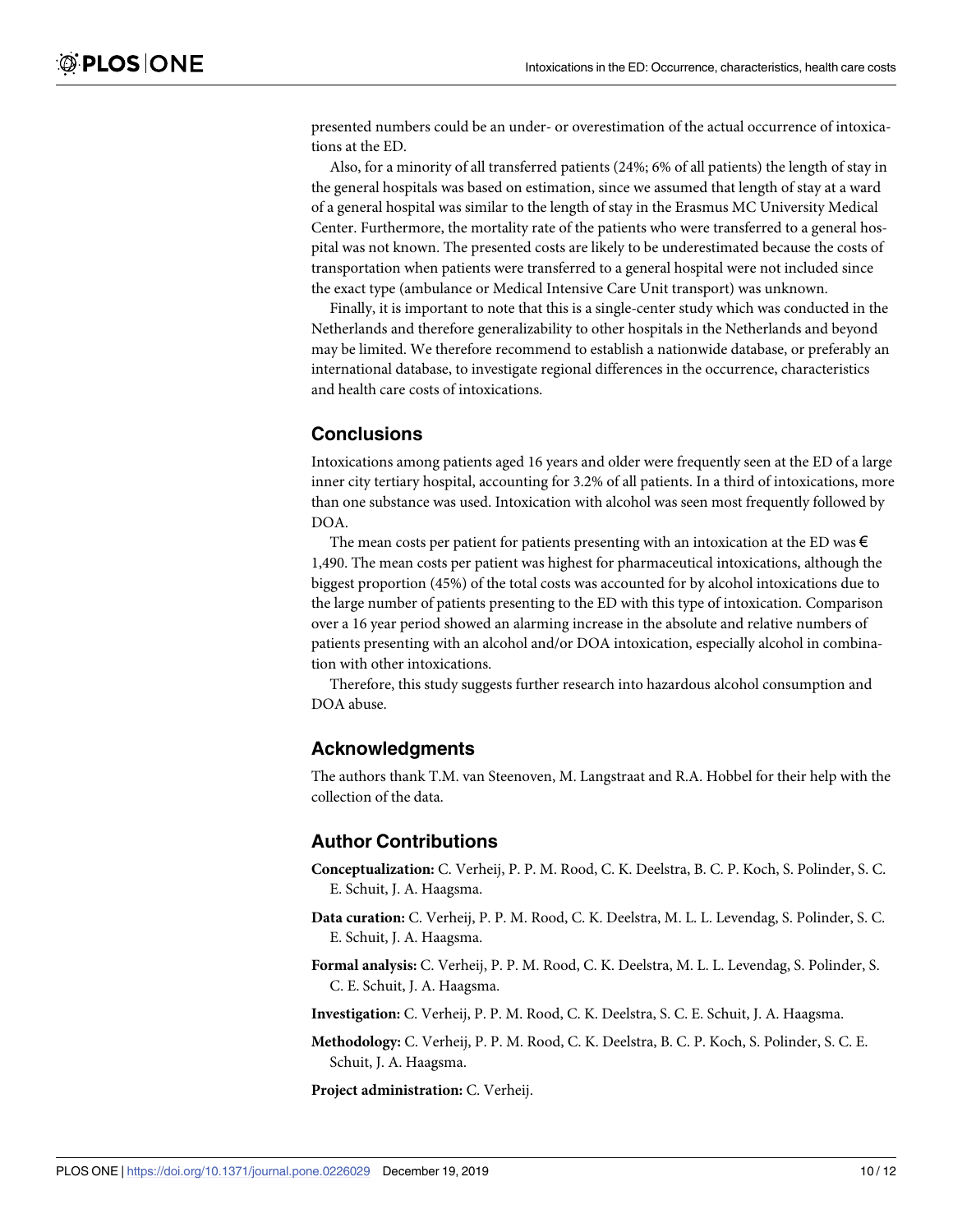<span id="page-10-0"></span>**Resources:** C. Verheij.

**Supervision:** P. P. M. Rood, S. C. E. Schuit, J. A. Haagsma.

**Validation:** C. Verheij, S. C. E. Schuit, J. A. Haagsma.

**Visualization:** C. Verheij.

- **Writing – original draft:** C. Verheij, P. P. M. Rood, C. K. Deelstra, S. C. E. Schuit, J. A. Haagsma.
- **Writing – review & editing:** C. Verheij, P. P. M. Rood, C. K. Deelstra, M. L. L. Levendag, B. C. P. Koch, S. Polinder, S. C. E. Schuit, J. A. Haagsma.

#### **References**

- **[1](#page-1-0).** Vermes A, Roelofsen EE, Sabadi G, van den Berg B, de Quelerij M, Vulto AG. Intoxication with therapeutic and illicit drug substances and hospital admission to a Dutch university hospital. Neth J Med. 2003; 61(5):168–72. PMID: [12916543](http://www.ncbi.nlm.nih.gov/pubmed/12916543)
- **[2](#page-1-0).** Indig D, Copeland J, Conigrave KM, Arcuri A. Characteristics and comorbidity of drug and alcoholrelated emergency department presentations detected by nursing triage text. Addiction. 2010; 105 (5):897–906. <https://doi.org/10.1111/j.1360-0443.2009.02857.x> PMID: [20148784](http://www.ncbi.nlm.nih.gov/pubmed/20148784)
- **[3](#page-1-0).** Gummin DD, Mowry JB, Spyker DA, Brooks DE, Fraser MO, Banner W. 2016 Annual Report of the American Association of Poison Control Centers' National Poison Data System (NPDS): 34th Annual Report. Clin Toxicol (Phila). 2017 Dec; 55(10):1072–1252.
- **[4](#page-1-0).** Ambrosius RG, Vroegop MP, Jansman FG, Hoedemaekers CW, Aarnoutse RE, van der Wilt GJ, et al. Acute intoxication patients presenting to an emergency department in The Netherlands: admit or not? Prospective testing of two algorithms. Emerg Med J. 2012; 29(6):467-72. [https://doi.org/10.1136/emj.](https://doi.org/10.1136/emj.2010.106500) [2010.106500](https://doi.org/10.1136/emj.2010.106500) PMID: [21546510](http://www.ncbi.nlm.nih.gov/pubmed/21546510)
- **5.** Kowalenko T, Burgess B, Szpunar SM, Irvin-Babcock CB. Alcohol and trauma—in every age group. Am J Emerg Med. 2013; 31(4):705–9. <https://doi.org/10.1016/j.ajem.2012.12.032> PMID: [23380101](http://www.ncbi.nlm.nih.gov/pubmed/23380101)
- **[6](#page-8-0).** Verelst S, Moonen PJ, Desruelles D, Gillet JB. Emergency department visits due to alcohol intoxication: characteristics of patients and impact on the emergency room. Alcohol Alcohol. 2012; 47(4):433–8. <https://doi.org/10.1093/alcalc/ags035> PMID: [22493048](http://www.ncbi.nlm.nih.gov/pubmed/22493048)
- **7.** Newton A, Sarker SJ, Pahal GS, van den Bergh E, Young C. Impact of the new UK licensing law on emergency hospital attendances: a cohort study. Emerg Med J. 2007; 24(8):532–4. [https://doi.org/10.](https://doi.org/10.1136/emj.2007.046094) [1136/emj.2007.046094](https://doi.org/10.1136/emj.2007.046094) PMID: [17652670](http://www.ncbi.nlm.nih.gov/pubmed/17652670)
- **8.** Parkinson K, Newbury-Birch D, Phillipson A, Hindmarch P, Kaner E, Stamp E, et al. Prevalence of alcohol related attendance at an inner city emergency department and its impact: a dual prospective and retrospective cohort study. Emerg Med J. 2016; 33(3):187–93. [https://doi.org/10.1136/emermed-2014-](https://doi.org/10.1136/emermed-2014-204581) [204581](https://doi.org/10.1136/emermed-2014-204581) PMID: [26698364](http://www.ncbi.nlm.nih.gov/pubmed/26698364)
- **[9](#page-1-0).** Psychoactive substance (drugs and alcohol) use by Emergency Department patients before injury. Rood PP, Haagsma JA, M Boersma S, Tancica A, Van Lieshout EM, Mulligan T, Van De Mheen D, Van Beeck EF, Patka P. Eur J Emerg Med. 2016 Apr; 23(2):147–54. [https://doi.org/10.1097/MEJ.](https://doi.org/10.1097/MEJ.0000000000000186) [0000000000000186](https://doi.org/10.1097/MEJ.0000000000000186) PMID: [25093895](http://www.ncbi.nlm.nih.gov/pubmed/25093895)
- **[10](#page-1-0).** Mullins PM, Mazer-Amirshahi M, Pines JM. Alcohol-Related Visits to US Emergency Departments, 2001–2011. Alcohol Alcohol. 2017; 52(1):119–25. <https://doi.org/10.1093/alcalc/agw074> PMID: [27998923](http://www.ncbi.nlm.nih.gov/pubmed/27998923)
- **[11](#page-1-0).** Cherpitel CJ, Ye Y. Trends in alcohol- and drug-related emergency department and primary care visits: data from four U.S. national surveys (1995–2010). J Stud Alcohol Drugs. 2012 May; 73(3):454–8. <https://doi.org/10.15288/jsad.2012.73.454> PMID: [22456250](http://www.ncbi.nlm.nih.gov/pubmed/22456250)
- **[12](#page-1-0).** Crane EH. Highlights of the 2011 Drug Abuse Warning Network (DAWN) Findings on Drug-Related Emergency Department Visits. The CBHSQ Report. Rockville (MD): Substance Abuse and Mental Health Services Administration (US); 2013.
- **[13](#page-1-0).** Wood DM, Greene SL, Dargan PI. Five-year trends in self-reported recreational drugs associated with presentation to a UK emergency department with suspected drug-related toxicity. Eur J Emerg Med. 2013 Aug; 20(4):263–7. <https://doi.org/10.1097/MEJ.0b013e3283573115> PMID: [22850087](http://www.ncbi.nlm.nih.gov/pubmed/22850087)
- **[14](#page-1-0).** Bush DM. Emergency Department Visits Involving Nonmedical Use of the Anti-anxiety Medication Alprazolam. The CBHSQ Report. Rockville (MD): Substance Abuse and Mental Health Services Administration (US). 2013.